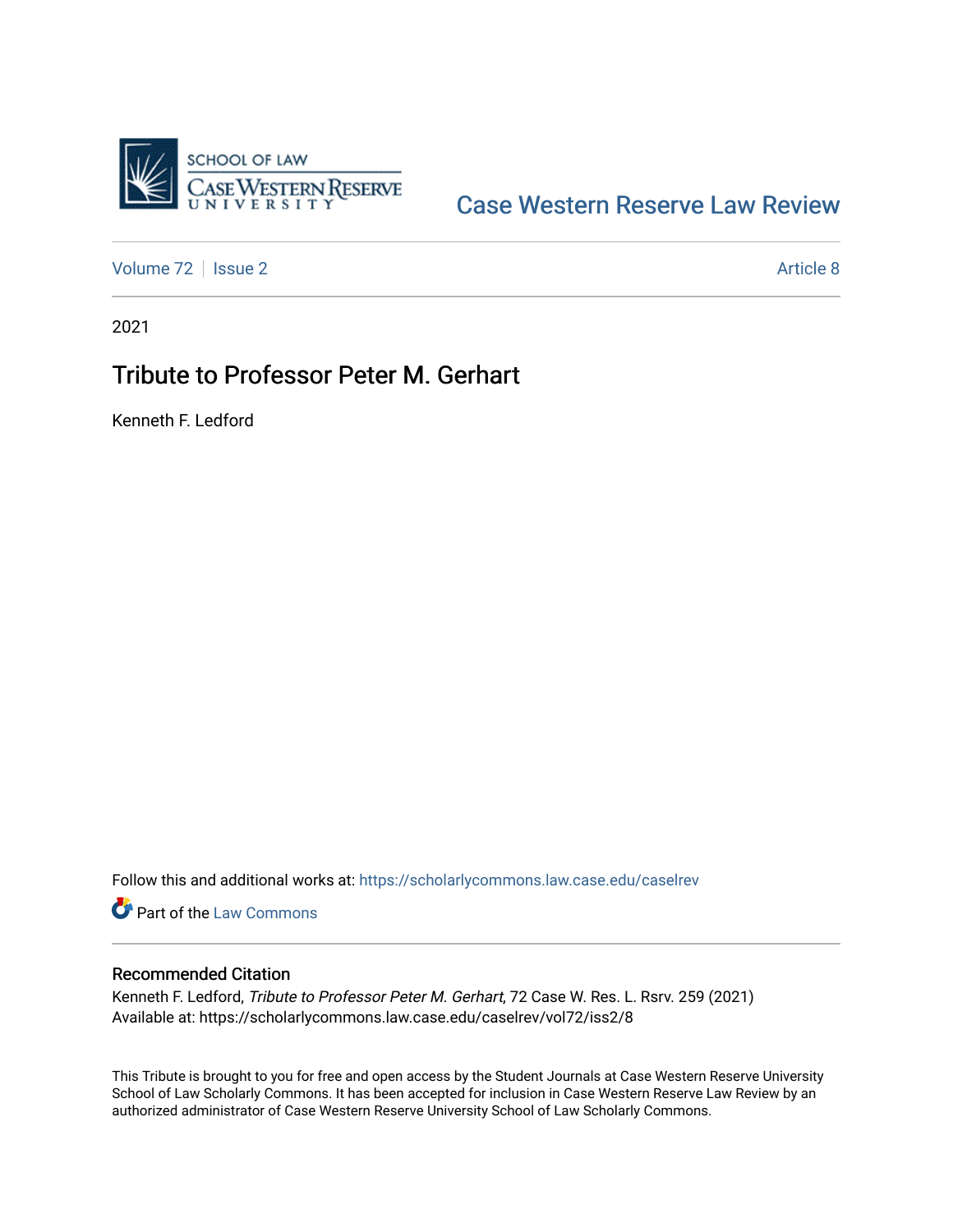## *Kenneth F. Ledford*†

I met Peter Gerhart now thirty years ago, in early February 1991. I had come to Case Western Reserve to interview for an appointment in the Department of History, and because of my research focus on German legal professionals, David Van Tassel, David Hammack, Mike Grossberg, and others had arranged for me to meet with faculty in the School of Law. I first met with Mel Durchslag, who had just finished his term as academic dean, and at the end of our conversation, he took me to see Peter in the Dean's office for a brief visit. I'll never forget my first exposure to Peter's wry and enigmatic, indeed inscrutable, smile, as I explained to him my enthusiasm for the legal system and legal professionals of the Kingdom of Prussia, a state that ceased to be a monarchy in 1918 and to exist at all in 1947. I left his office wondering whether his smile was one of amusement or bemusement, and it was only later that I learned that it was Peter's customary expression.

Once I arrived at CWRU in August of that year, Peter was quick and generous to provide me an adjunct appointment to the law faculty. But my primary experience of Peter was always less as Dean than as a friend and colleague, and specifically the two aspects of his life I want to emphasize here: his roles as father and churchman.

When Susan and I moved to Cleveland, we quickly decided to affiliate with Fairmount Presbyterian Church in Cleveland Heights, where Susan became friends with Ann,<sup>1</sup> bonding over parenting issues, as our children were nearly the same ages. Church committees, adult Christian education, and car-pool duties for Peter's Margaret and my Sarah were how I grew to admire Peter beyond his professional and intellectual merits, which others here address more ably than I. And I learned that his wry smile, tucked chin, open ear, and inquisitive curiosity were his approach to everybody he met—a gracious spirit that we all enjoyed and cherished.

Peter was above all a doting father. I grew to know him first as father of Mary and Margaret, and also of Matt. And Peter and Ann's commitment to family was unbounded in geography as in intensity. Fatherhood and family meant teamwork, and it was Peter who traveled with Matt to China to pursue Gracie's adoption, staying there to complete that side of the legal process and bringing her home so that she could join her sisters in wrapping their father around their little fingers. Peter teamed with Ann to model parental devotion to Mary, Margaret, and Gracie, and to share their joys and sorrows, triumphs and setbacks, and to cherish them always.

<sup>†</sup> Associate Professor of Law, Associate Professor and Chair, Department of History, Case Western Reserve University.

<sup>1.</sup> Ann Gerhart, Peter's wife.—Eds.